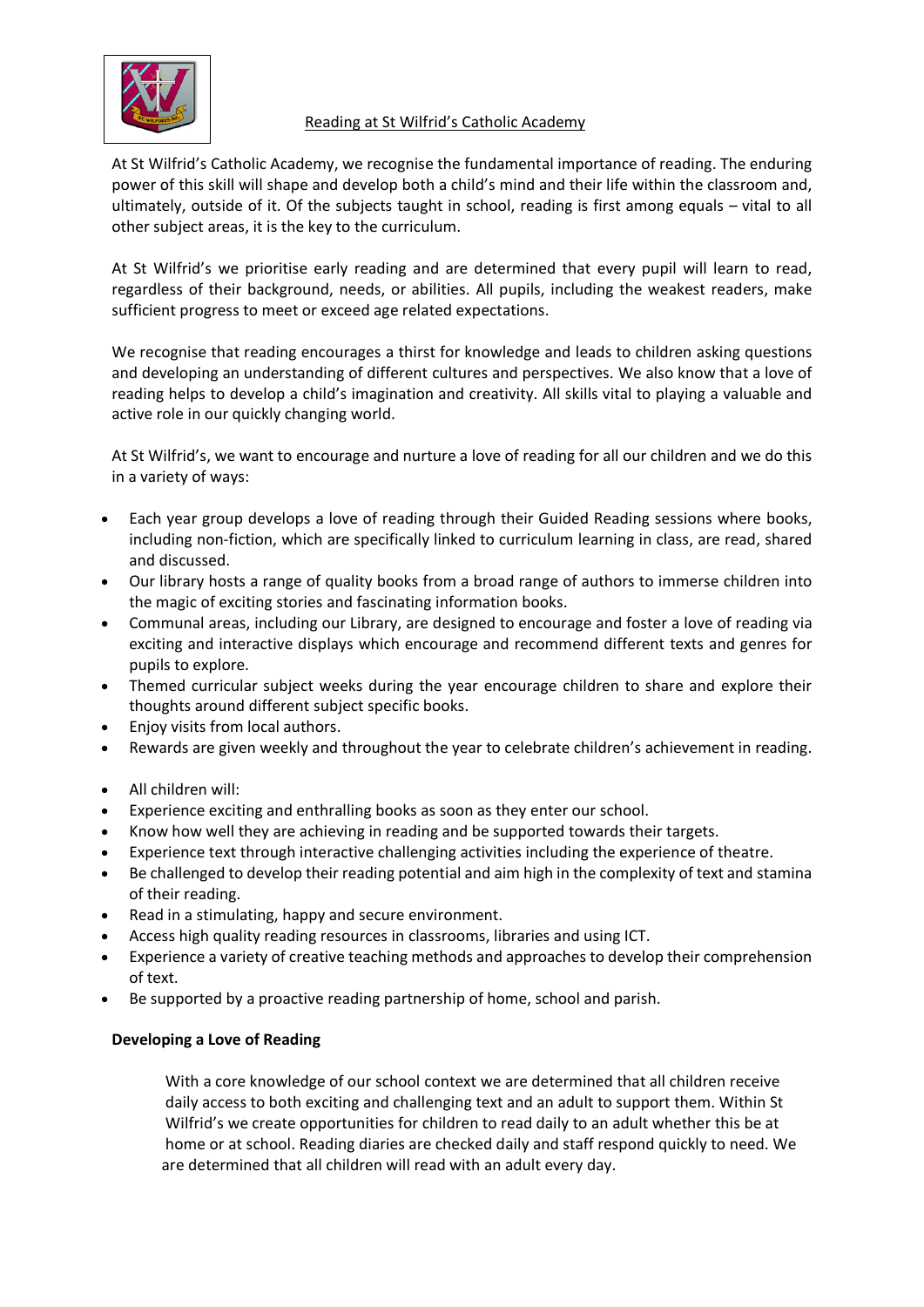All staff are committed to help our pupils develop a lifelong enjoyment of reading. Teachers are knowledgeable about children's literature and we share our current texts across the school reading community. We have regular author visits and have a strong connection with our local library service.

Teachers read aloud both fiction and non-fiction texts in order to model the fluency that enables full comprehension of the text. This modelling forms an important part of our ambition for our children to develop their comprehension skills fully as text becomes increasingly complex. Children are read to daily across many curricular subjects, this helps them to develop both language and listening skills and prepares them to understand the written word. In Foundation Stage and Key Stage One, the classrooms have displays with graphemes to support the teaching of phonics.

#### **Programmes and Progress**

The teaching of phonics at St Wilfrid's is based on the Letters and Sounds guidance (DFE 2007) which has been adapted to meet the expectations of the National Curriculum and the early learning goals with aspirations to exceed. Teachers use a range of interactive resources to plan and deliver effective, high quality lessons.

Our Phonics provision is supported by a well -resourced, up to date, extensive library of early reading text. The children change their books regularly and receive books which are matched to their current phonic knowledge. The school has clear expectations of pupils' phonics termby–term, from Nursery to Year 2. (Please see Phonics Long Term Plan on school website)

#### **D. Books Match Sounds**

We support the children's application of phonics by matching their school and home reading books to the sounds that they have learnt or are learning in class. Phonically decodable books are sent home on daily to enable the children to read with fluency and apply their knowledge of the letter/sound patterns taught. Books are changed when pupils have read their books.

Teachers show parents how they can practise reading sounds and words and listen to their children read decodable books during 'Phonics Information meetings' and 'Watch Me Read' sessions'. Parents are well informed regarding the necessity of phonics practice and appreciate the care given.

Children who are just beginning to learn the letter/sound correspondences are learning at the same time to tell stories using books which do not have words to begin with. This is crucial in the development of spoken language and vocabulary and it is a necessary stepping stone towards becoming an accomplished reader and writer.

#### **E. Phonics from the start**

 We place a high importance on reading in the early stages. Daily phonics is taught as a discrete session of 20 minutes where children are grouped according to ability to ensure that all children reach their full potential. This lesson is developed and supplemented throughout the provision with broad access to a range of specifically selected text. Children are able to choose from high quality books, matched to their phonetic ability while still encouraging an enjoyment of reading.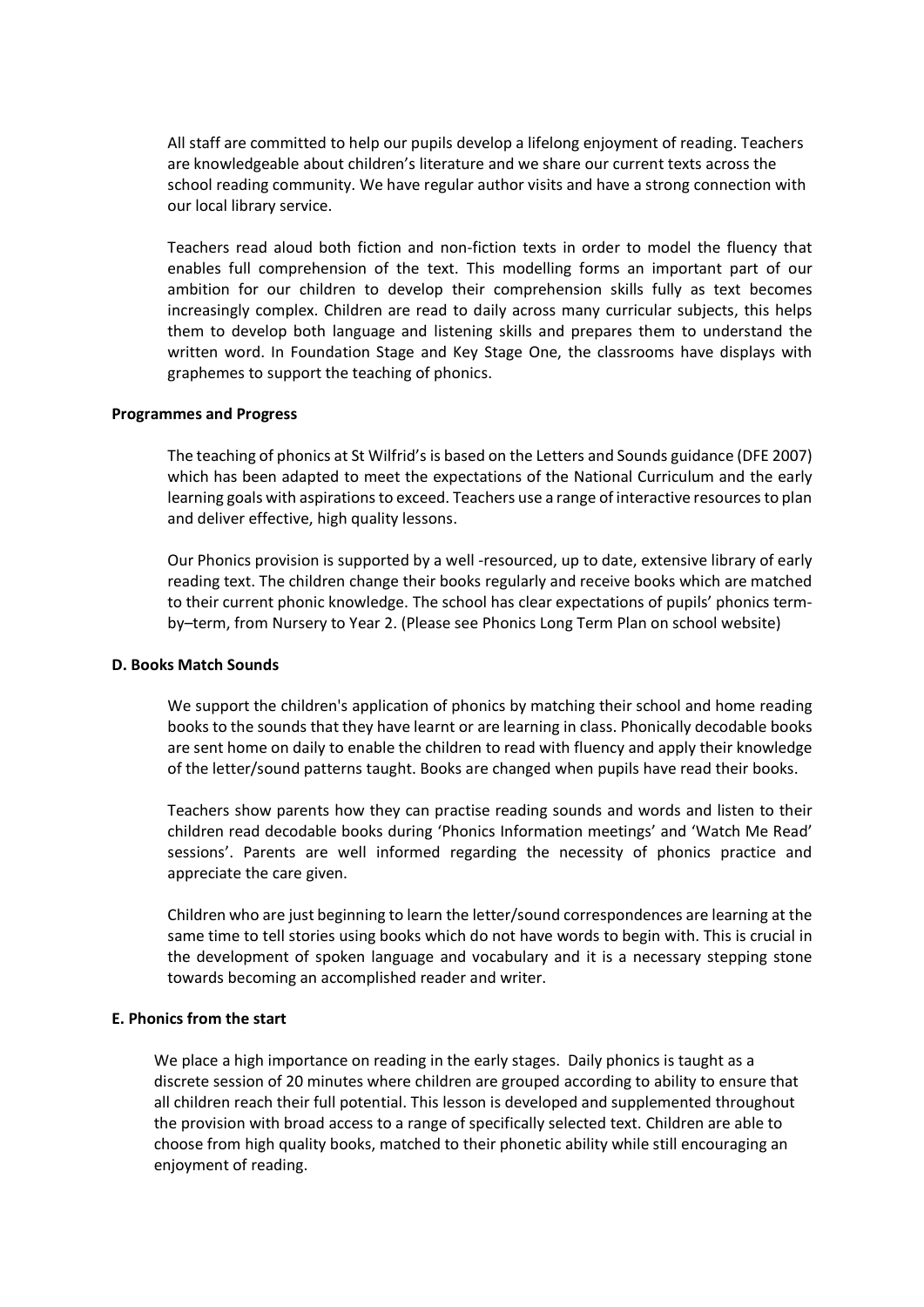Phonics follows the Letters and Sounds document (a systematic, synthetic, phonics approach). It covers all the pre requisite skills for reading such as sound identification, sequencing, reproduction and discrimination. The children are given an individual reading book to take home when they are ready. This includes children in the Nursery. The teacher reads with the child and encourages reading to take place at home.

The teaching of synthetic phonics begins in nursery where children learn to discriminate between sounds in the environment through the use of rhyme, rhythm and alliteration. The foundation stage is a 'language-rich' environment that focuses on developing children's speaking and listening skills to lay the foundations of phonics. The emphasis is to get children attuned to the sounds around them and ready to begin developing oral blending and segmenting skills.

Children are then taught the 26 graphemes and practice recognising phonemes in "CVC" words. They have opportunities to apply their developing phonic knowledge and skills in the context of shared reading and writing. We use a planned range of exciting rhymes, songs, practical activities and outdoor learning to embed reading in a range of contexts, demonstrating to children the impact of reading in every aspect of life.

Discrete, daily phonics teaching in differentiated groups continues into KS1. The children continue to learn new graphemes for the phonemes they already know, as well as alternative pronunciations for the graphemes. They are also taught the Common Exception Words for Year 1 and 2 as set out in the National Curriculum (2014). The teaching of reading in Year 2 and above continues to improve reading accuracy and fluency as well as further developing pupils' interest and pleasure as they learn to read independently with confidence.

### **F. Catch Up Quickly**

Teachers are responsible for assessing the progress of all pupils in their class. Ongoing assessment of pupils' phonics progress is used from the start of nursery and is sufficiently frequent and detailed to identify any pupil who is falling behind the programme's pace.

Teachers identify children quickly and targeted support is given immediately. Children are given additional practise daily to ensure that they can recognise sounds and blend with confidence and accuracy; this helps all children keep up with the pace of the phonics programme. Leaders meet frequently with individual teachers to discuss the progress of their pupils and plan how to best support pupils who are making insufficient progress.

Leaders ensure that late arrivals throughout the school are assessed immediately and accurately and appropriate support is given if necessary.

#### **G. Early Reading Experts**

St Wilfrid's teachers have developed sufficient expertise in the teaching of phonics and reading. This is supported by ongoing notice of and reference to the latest research available. The EEF recommendations for KS1 and KS2 Literacy are considered and implemented via staff meetings and access to CPD.

Staff are expert in teaching systematic, synthetic phonics and have a clear understanding of how pupils learn to read. They ensure that children are given quality lessons and daily